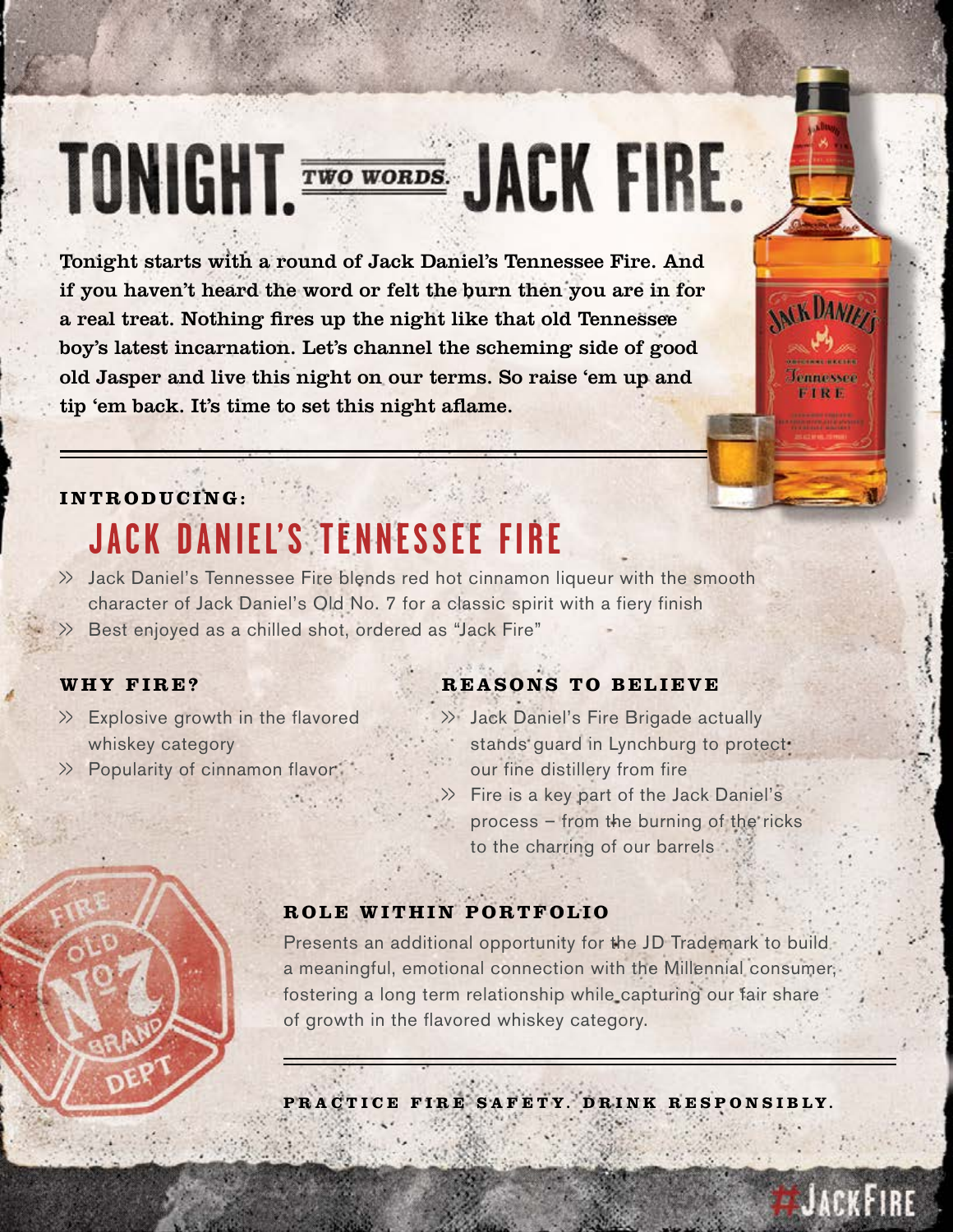# JACK & FIRE **OLD NO. 7 WITH A RED HOT BURN**



#### **TARGET CONSUMER - THE "FIRE-STARTERS"**

- >> On/Off premise flavored spirits consumers in shot occasion
- $\gg$  LDA 29, skews slightly male

#### **CONSUMER INSIGHTS**

- >> Vital to keep in mind the "pack-mentality" of this consumer—they've been through a lot together and place high value on inclusive experiences
- >> Their idea of "fun" involves being fully present and connected with the group
- >> They're looking for a shot/drink to invigorate the group, not slow down the night



#### **KEY COMMUNICATION OBJECTIVE**

 $\gg$  Let the instigators—the fire starters—know that nothing fires up the night like Jack Fire

#### **KEY MARKETING ACTIVITIES**

- $\gg$  Drive trial with target consumer
- >> Leverage strength of Jack Daniel's trademark and growth of flavored whiskey to drive trade and consumer excitement
- >> Develop compelling creative support campaign complete with disruptive digital and social engagement plan

**PRACTICE FIRE SAFETY. DRINK RESPONSIBLY.**

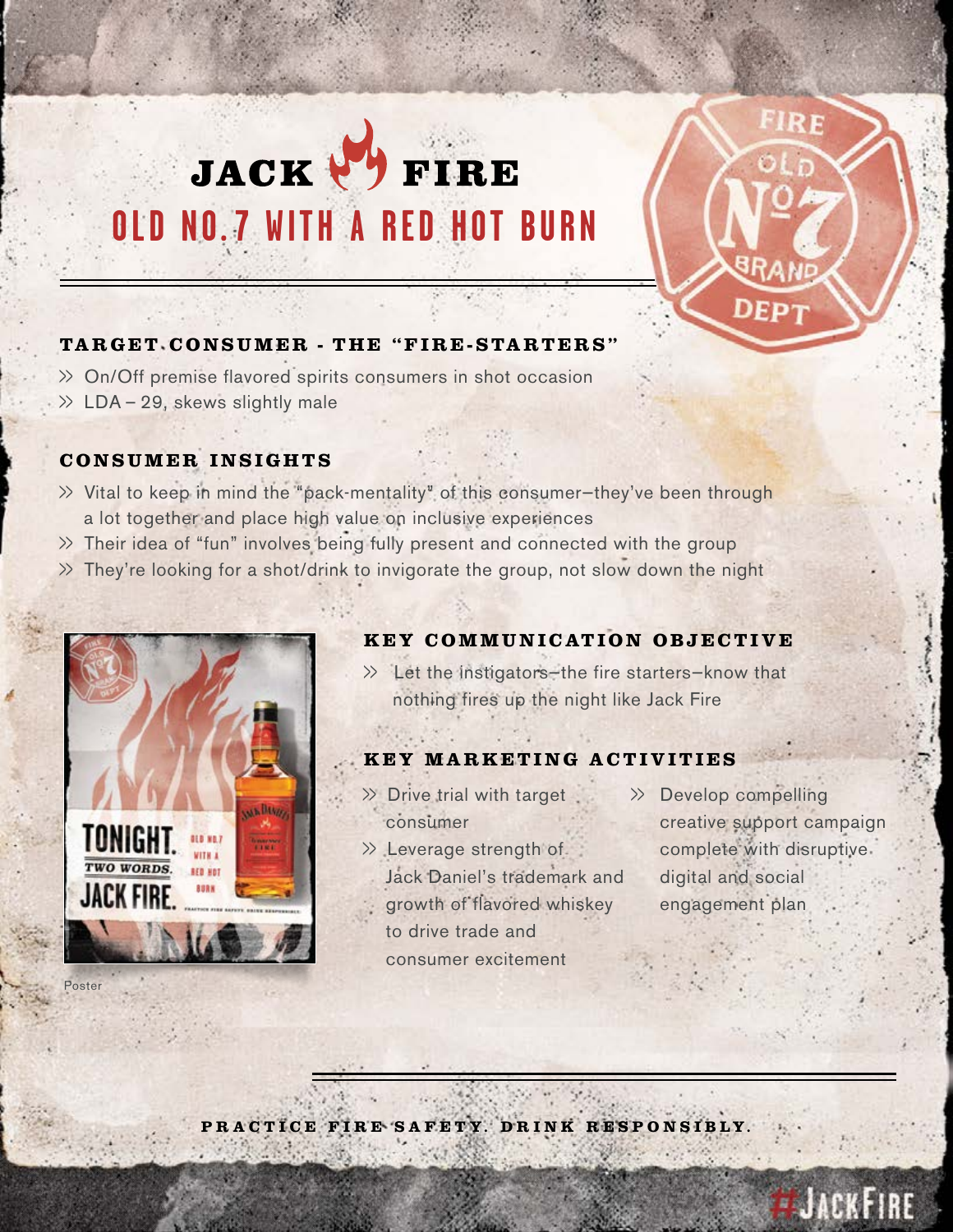#### **JACK DANIEL'S TENNESSEE FIRE**

### **"JACK FIRE**

70 proof

Made with Jack Daniel's Old No. 7 Tennessee Whiskey

#### **AROMA**

An enticing blend of fiery cinnamon and mellow Jack Daniel's perfectly balanced with a hint of bakery cinnamon.

**NKKDANIZI** 

Jennessee FIRE

#### **TASTE**

The ultimate combination of red hot cinnamon complimented by the authentic taste of Jack Daniel's with the perfect amount of sweetness.

#### **AFTERTASTE**

A one of a kind finish with smooth and warm cinnamon and the unmistakable character of Jack Daniel's Tennessee Whiskey.



JACKFIRE

Stacker Card

**PRACTICE FIRE SAFETY. DRINK RESPONSIBLY.**